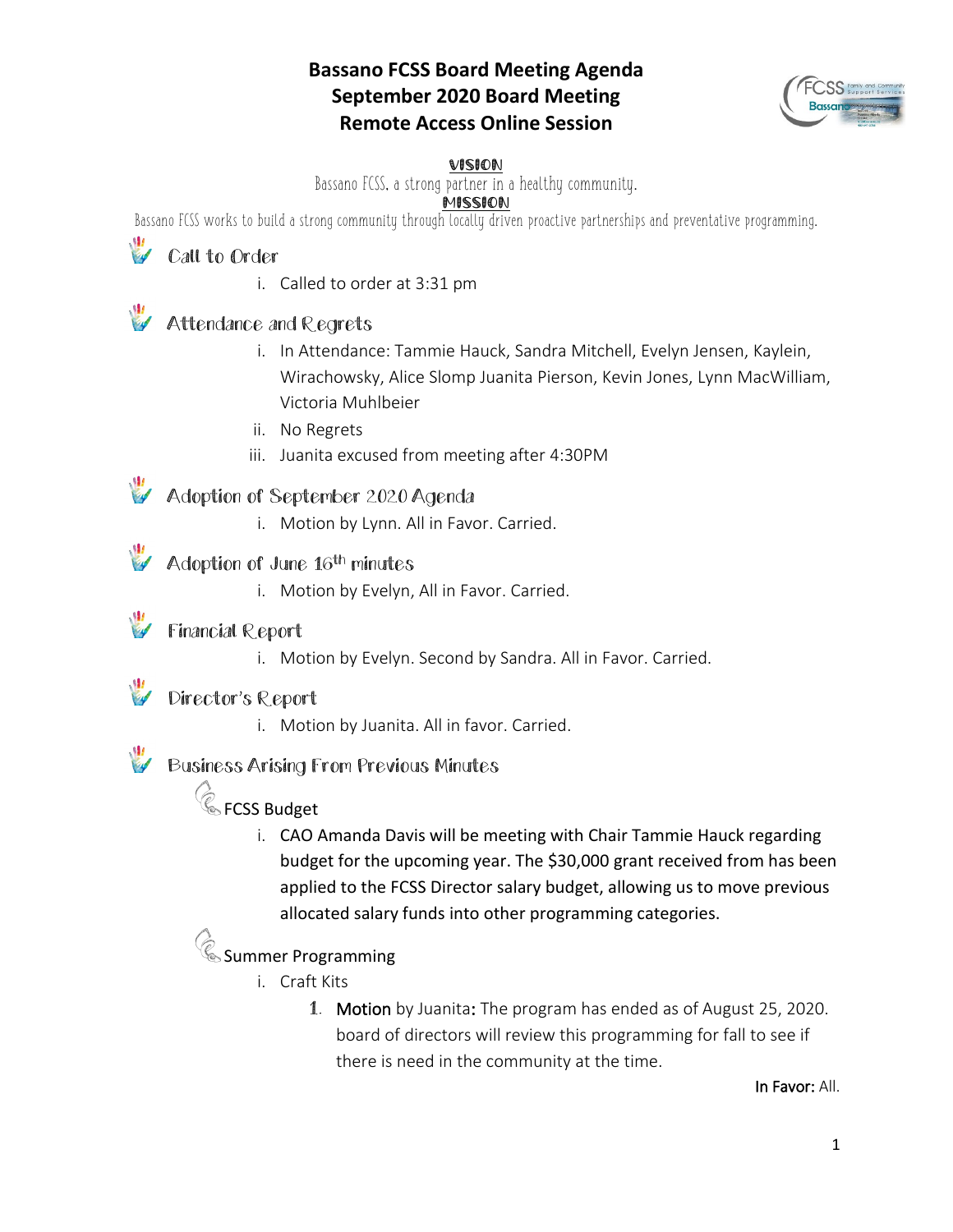- ii. Senior's Focus Kits
	- 1. Motion by Evelyn: The Seniors Kits program was valuable to those who received them, but several kits remain unclaimed. The kits are time intensive and with upcoming seasonal events we pause the programming and review in the new year to see if it is valuable at the time.

In Favor: Sandra, Tammie, Evelyn, Kaylein, Alice, Juanita, Lynn Opposed: Kevin

#### Carried.

- 2. Action: Victoria will provide the board a program overview for the November 2020 meeting to determine program costs and time commitment.
- iii. Kick it to the Curb
	- 1. Motion by Sandra: Kick it to the Curb was well received from community feedback. We will plan another kick it to the Curb for October of this year. The program will be reviewed for next year to run in unison with the Parade of Garage sales, not to replace the Parade of Garage Sales.

In Favor: Tammie, Sandra, Evelyn, Kaylein, Kevin, Lynn Opposed: Juanita. Abstain: Alice. Carried.

- 2. Action: Victoria will advertise another kick it to the Curb event for the weekend of October 17<sup>th</sup>.
- iv. Community Partnership
	- 1. Motion by Alice: If the support of FCSS ensuring proper sanitizing procedures at events will aid in their ability to come to the community, the FCSS Board will accept community requests from service groups with assistance in COVID related sanitizing on a case by case basis.

In Favor: All. Carried.

Juanita Pierson excused.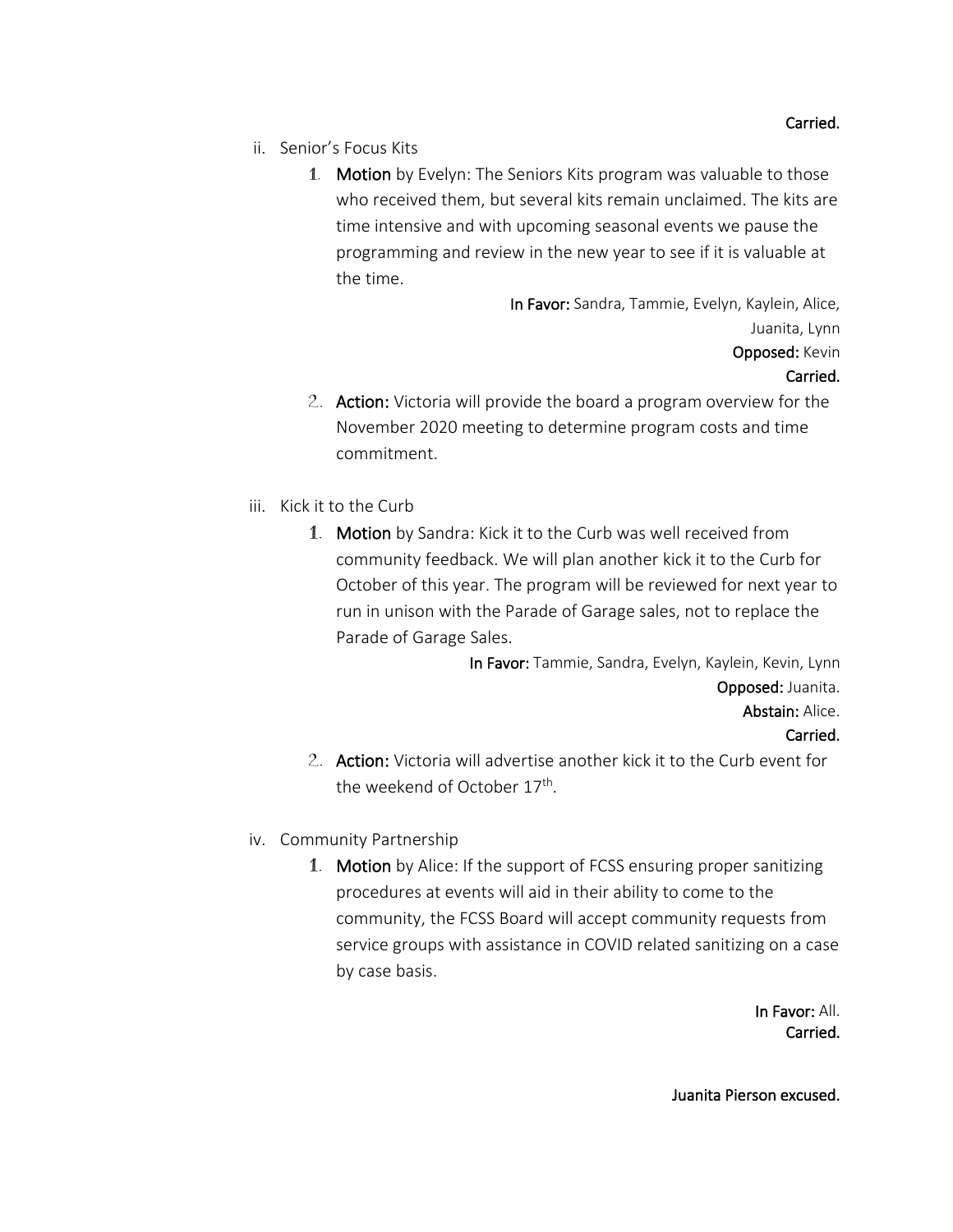

**W** New Business

Breathe Bassano

1. Motion by Kaylein: Breathe Bassano was enjoyed by community members during the summer months but has had decreased interest recently. The board will not be continuing the program as interest in the daily videos has decreased and participation is low.

> **In Favor:** Kaylein, Tammie, Sandra, Evelyn, Alice, Lynn **Opposed:** Kevin **Carried.**

World Suicide Prevention Day – Sept 10, 2020

i. A recognition for WSPD was set up at the Pool and Rec Centre. 65 painted rocks with positive messages were left around the trees in the areas and signage about suicide prevention was placed up. Upon returning the following day to clean up there we 18 rocks remaining.

International Day of Older Persons – Oct 1, 2020

1. Motion by Evelyn: The FCSS Board will support an event for International Older Persons Day in 2020.

> In Favor: Sandra, Tammie, Kaylein, Alice, Evelyn Opposed: Kevin, Lynn Carried.

2. Action: Victoria will inquire about hosting an event at the Golf Course and Empty Bottle. Victoria will provide a draft of the event overview by September 20, 2020.

 $\mathscr{\textcircled{k}}$  Halloween Ideas

1. Motion by Alice: The FCSS board will not be hosting a Halloween event in 2020.

> In Favor: All. Carried.